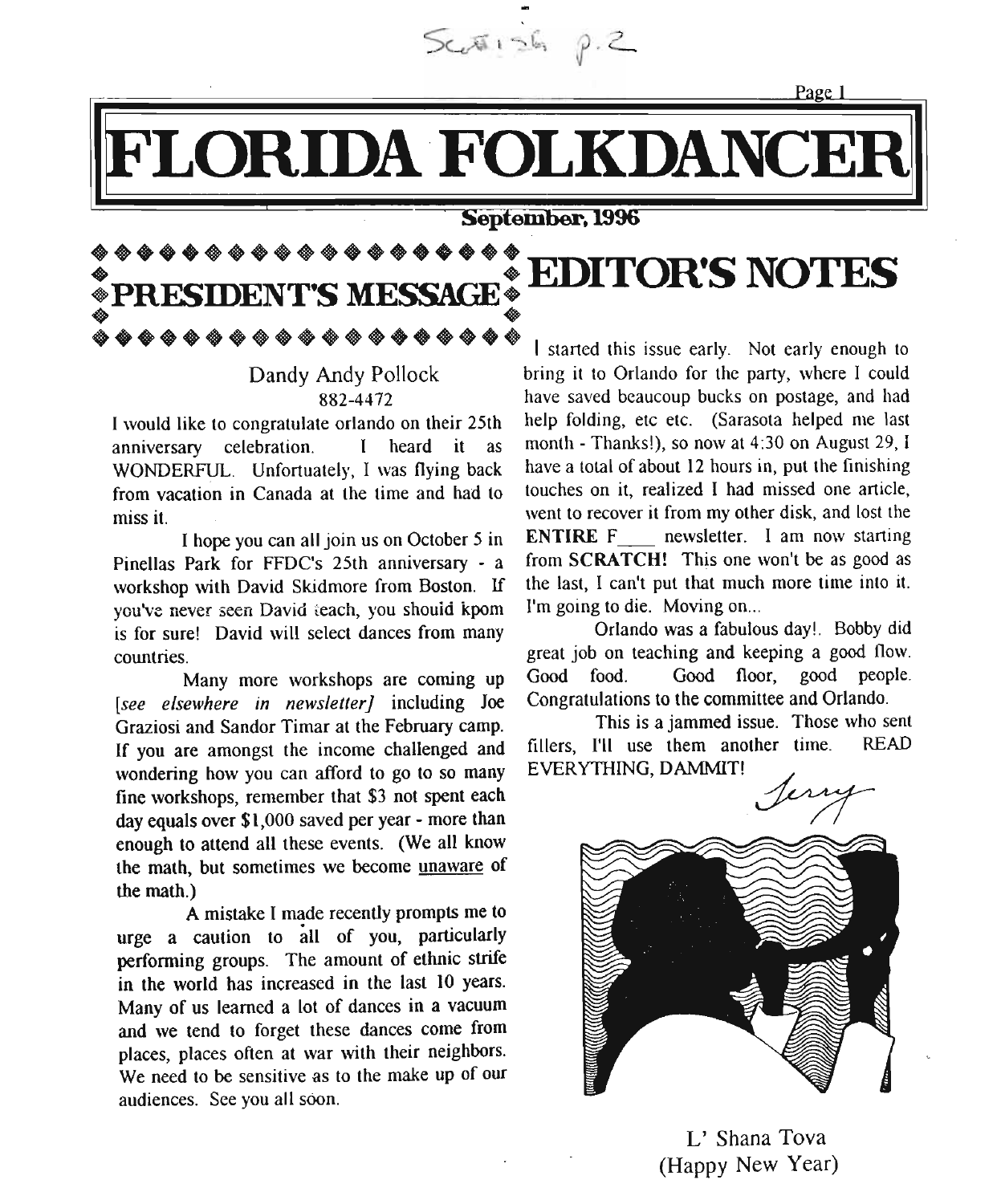the news of our dancing at the 44th Florida Folk from the Orlando area as well as Atlanta, Festival. We were first on the program there Ormand Beach, Tampa, Miami, Melbourne, with SCD in 1960 - just 2 couples, when Cubby Sarasota, Gainesville, Lakeland, and New Jersey. and I were joined by Marie and Don Armstrong, We all enjoyed dancing with David Digby again who many of you know from the square and since he started the Orlando group and then contra dance world. We so much appreciate our danced in Tampa for awhile before moving to dancers Marie, Circe, D.A., Ernie, Bob, and Atlanta. Bobby Quibideaux ran the tapes and unique experience that each year brings. A hour after dinner. Speaking of dinner, the food special highlight of the festival is the varied was fabulous as dancers brought food for a music. I could never express adequately how potluck dinner. Everyone enjoyed a piece of our much it means to have the beautiful "Line" anniversary cake decorated in silver and blue. Scottish tunes played for our dancing by "The Look for a picture of it in an upcoming issue. Wind That Shakes the Barley" and Friends of Bobby and I want to thank Juanita Schockey, Joy

~~**~~~~~~~~~~~**~~~~

Our Thursday classes require no the party and dinner. partner nor experience, so "Y'all come", and if After we co-host the Israeli workshop

special thank you to the FFDC officers and **Henderson** especially the newsletter folks!

### **BESTS SOUTH RREVARD** INTERNATIONAL DAP

South Brevard is continuing the beginners group. We have been showing them some of our old favorites as well as starting them on waltzes, schottisches and hopefully other couple dances. Some of our group disappeared to go to the Olympics, some to the Kentucky camp, but we've managed to keep a good group going so far (knock on wood!)

(con't in next column- straight over)

Our 25th anniversary party is now A "Thank you" to D.A. for sending in history. Thank you to the 55 dancers who came Jack, making the long trip to enjoy with us the CDs which was highlighted by the Golden Oldies Reilly" giving an extra lift to the spirit and lift to Herndon, Ann Robinson, Ellie Hall, and Edwina the steps. Scinta for their help in planning and organizing

**SARASOTA SCOTTISH & ORLANDO NEWS (OIFDOT** 

Page 2

you live in another area, we can probably find a on Thursday, Sept. 5, we will be dancing at the group near you • there are groups all over the Winter Park Artsmall again, at least until they world, by the way. Also, if you aren't "hooked" tear it down! We are investigating other yet on the Florida Folk Festival, plan to attend possibilities for dance locations and nights. If Memorial Day Weekend, 1997! you plan to visit our group in the near future, call From Jeannie Whitehead • with a first to verify night and location. Pat

We're looking forward to the Fall Fling. It will be in Deland again this year. The Women's Club there seems to offer a good balance of wood floor, adequate parking, nice kitchen facilities, and reasonable price. I am trying out a new sound system borrowed from a performing vocal group. It's designed for use in large rooms and really does sound nice in our dance room. Hopefully it will also do well in the larger room at Deland. Cheers to all and see you at the Fling! John Daly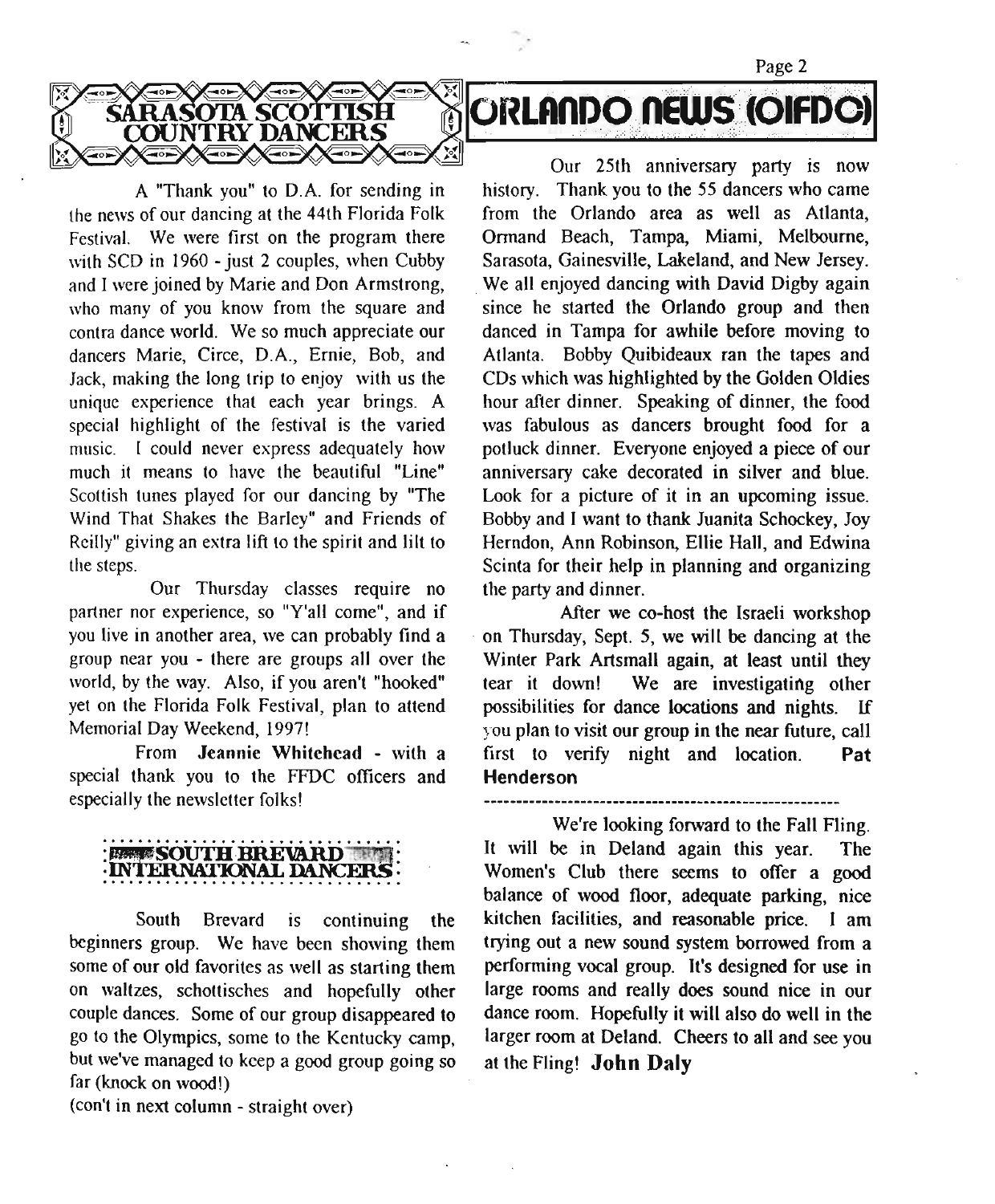

We have changed our name from Shalom Folkdancers to the FOLKSWINGERS and will be affiliated with the Lee County Alliance of the Arts in Ft. Myers, where they have invited us to share our dances with the community, beginning Tuesday evenings in September.

We all had a wonderful evening dancing for 3 hours with the Sarasota Grapeviners, August 21. Tina Pegler, Marilyn Mahan and I enjoyed the party, complete with delicious refreshments, and learned several dances from Marie Millett, Lou Paige and Ike Steinberg, who generously shared their knowledge with us once again. We look forward to passing it on to people in Ft. Myers/Cape Coral.

In August, we danced for Calusa Harbor RetiremenUNursing Village and were asked to teach folk dancing for the residents there. We also performed for the children at "story hour" at Barnes & Noble bookstore in their cafeteria and will do an encore for adults there, with Pat & Neil Valanty of Pennsylvania/Ft. Myers joining us in Nov. Hopefully, we won't disrupt the customers too much dancing the Macarena down the aisles!

One of our students has been learning folk dances in order to teach the severely disabled he works with, as they respond to music, rhythms and movement.

Lynn Badagnani 211 SE 46 st. Cape Coral, FL 33904 941-549-3807

Hello everyone! This is my first time writing in the newsletter, so I hope I make it interesting. As seems to be the pattern, our group took the summer off like most of you. We did have a performance on August 9, but we were performing half-mast due to so many people being gone. Luckily, this enthusiastic group of people has good stage presence, so we both sang and danced BIG to make up for it.

If any of you are in our neck of the woods on a Monday, we will begin again on Sept. 2. The dancers meet from 6-7:30 p.m., the singers from 7:30-9:00. We are also focusing on recruiting. So what else is new? If we find anything that works sure fire, I'll be happy to pass it on.

Anyone who is interested in Middle Eastern styles of dancing, I am beginning classes on Sept. 4 at the Bay Vista Rec Center, from 1:30- 3:00 pm. The Sahnobar Dance Ensemble, of which I am a member, will be performing for the Alexander The Great Exhibit on Sept. 28 and 29 at Straub Park in St. Petersburg. We will be doing 3 shows each day. Then we will perform on Oct. 26 at the Theatre of Memory in High Springs. Check out our web page to find out more about what we do.

(http://members.gnn.com/terps2/index.htm)

If anyone is intersted in creating their own web site, let me know, it is part of our business now. I look forward to seeing all of you at the upcoming workshops!

### Happy Dancing, karen sun ray

813-323-8327, Email: sunraylOl@aol.com or SPIFFS: 813-327-7999 *[Karen is the tiny one that dances so well, originally from Gainesville, in case you're wondering]*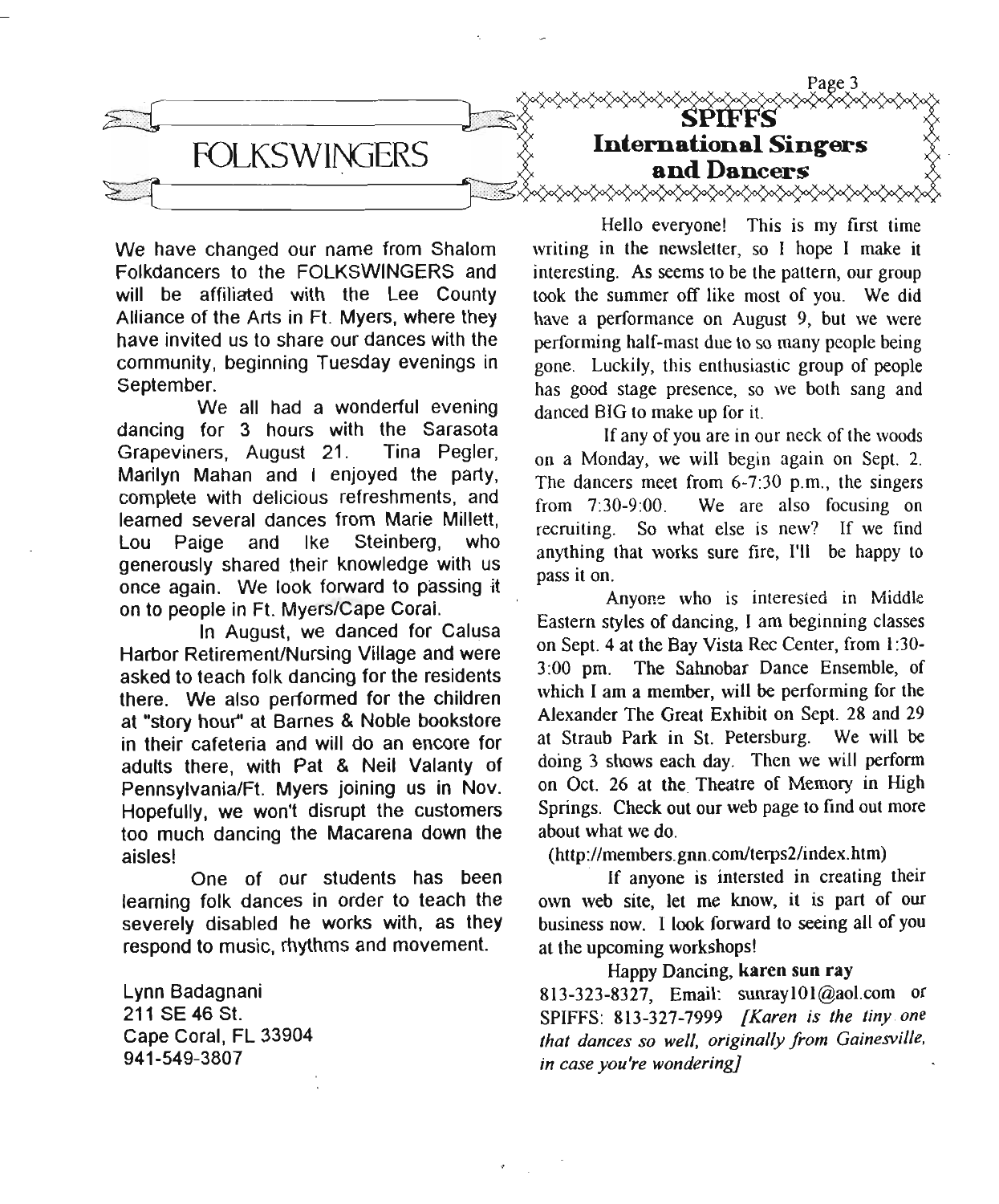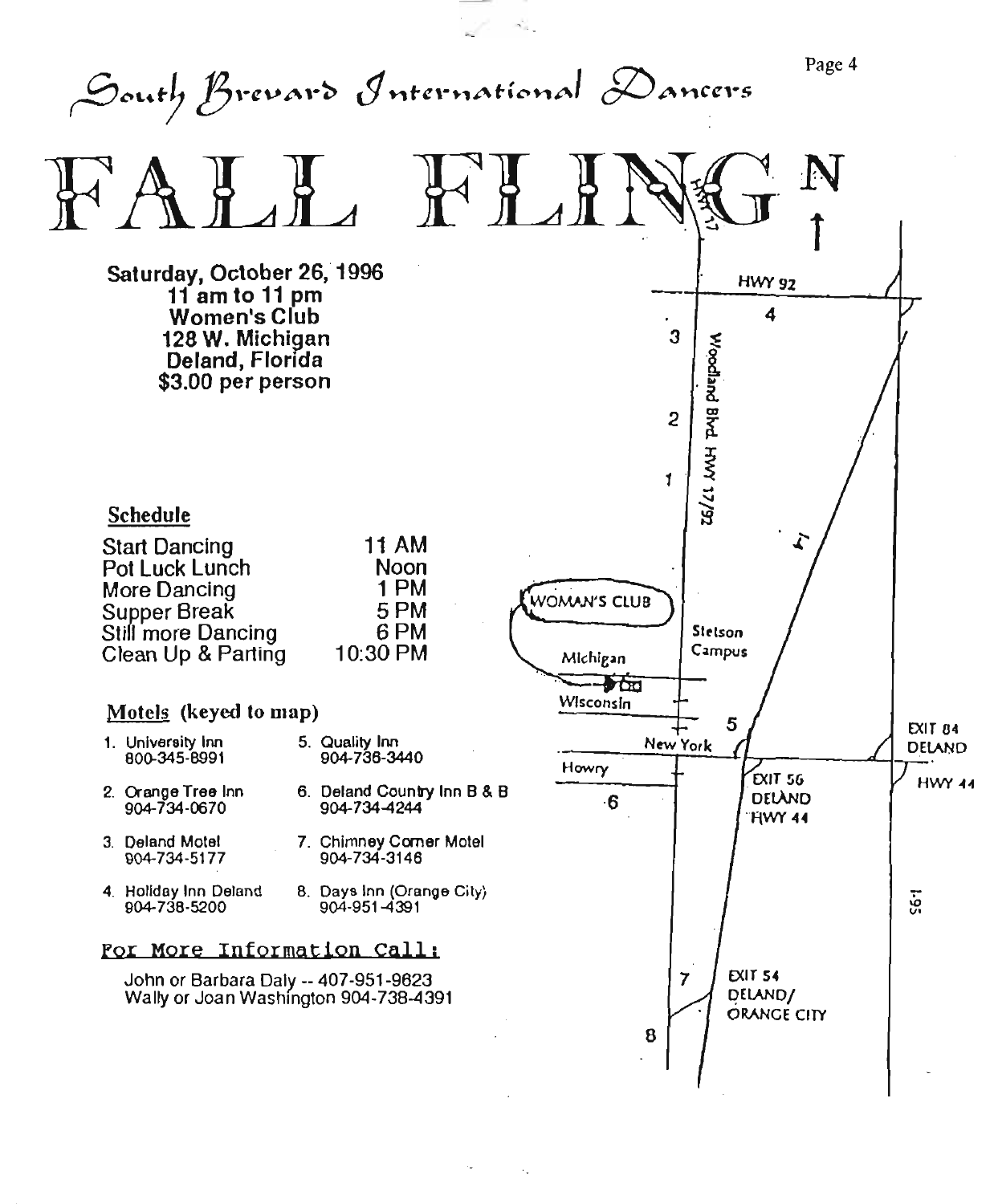## ~~~------------~------------~~~ -~ . lntemational Folk Dances

taught by David Skidmore, from Bostor • **• •**

in celebration of the Florida Folk Dance Council's 25th Anniversar *Da*<br> **\**nn

Saturday, October 5, 1996 at Pinellas Park Auditorium

**..**

 $10:00$  a.m. -  $N$  con  $1:30$  p.m. -  $5:00$  p.m.  $8:00 \text{ p.m.} - 11:00 \text{ p.m.}$ 

Workshop Workshop Dance Party

# $$15$

Sponsored by the FFDC For more information call *(813J 882-4472*

7690 59th st. N, Pinellas Park: From 1-275 take exit 15, <sup>i</sup> go west on Gandy Blvd., continue over US 19 (34 St. N) onto Park Blvd. (74 Ave. N), go over Railroad Tracks, turn right onto 59 St. N, cross tracks again, and the auditorium will be on your left.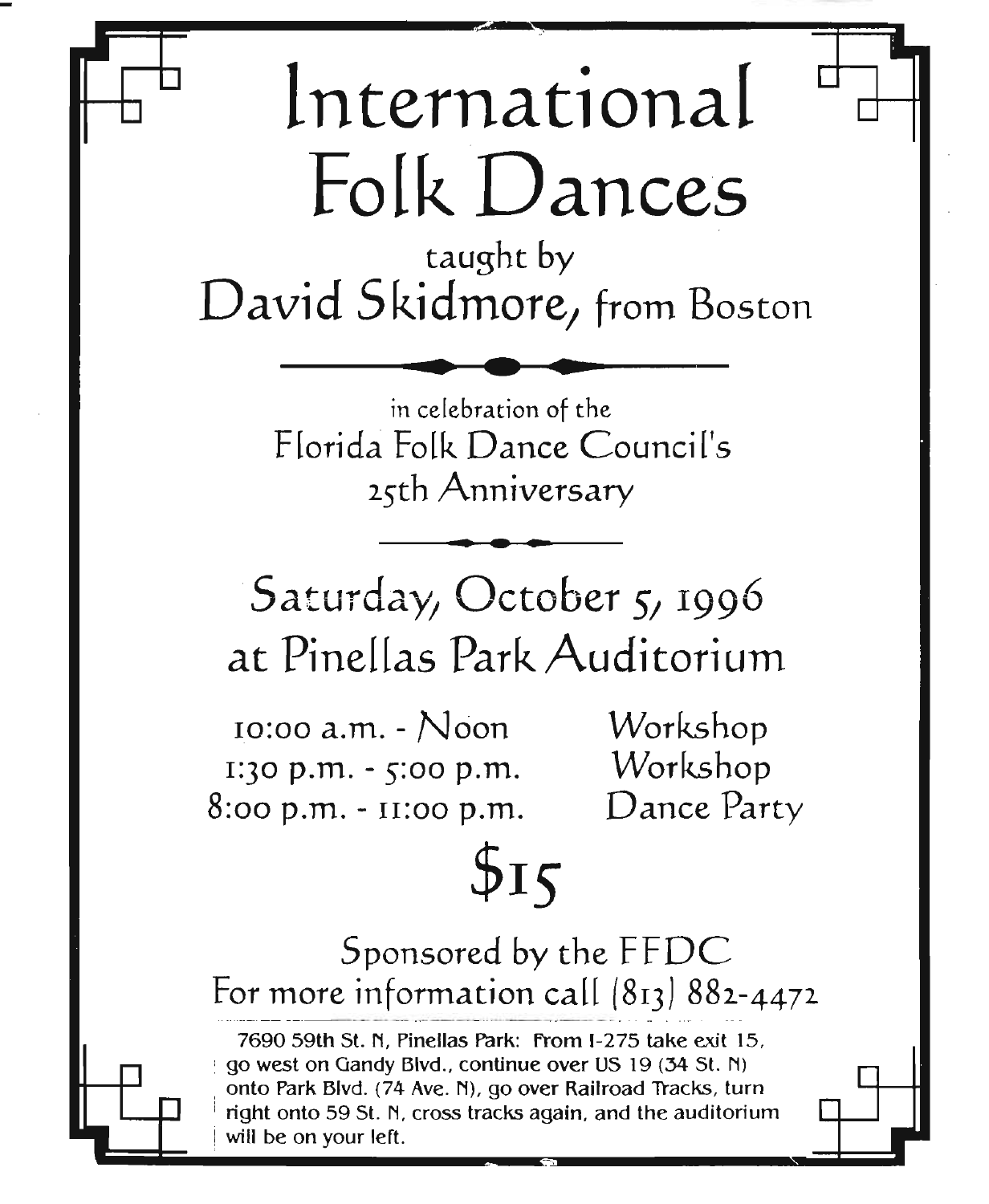

For the last several weeks I have been on sabbatical - from folk dancing. After 30 years of folk dancing I felt I needed some time off. Therefore I missed the wonderful indian dance insuuction which took place on Friday, Aug. 2. However. I put out a request on our folkdance lisrscrvc for peoples' comments and received nothing but accolades - "a really exciting event", "could have kept dancing and dancing - really melting into the dance". Jigna, one of our student inembers who is from India, hel;ped organize the event and arranged to have two indian women teach. The dance is called Daania Raas. According 10 ligna, the dance is done in India during new years (usually the end of November) and people dance at night for hours until 3 or 4 in the morning and the dancing continues for  $9$ nightst It is a celebration of a Godess killing a demon...Each dancer holds two sticks which they tap together or against those of one of the other dancers

About 60 adults and children [Wow!] were there for the dance instruction and kept their enthusiam through the request dancing, hardly sitting out a dance. Toshi did a good job organizing the request dancing, keeping it simple for all the new dancers.

I plan to return to dancing after the August 16 planning meeting for the start of the semester. In Sept. there will be a Swing and Lindy Hop, Margaret is in charge. *[See Coming Fyentsl* Hope everyone had a great summer.

### Joyce Dewsbury

*/'/11 pulling a picture on the back of a post card .1'('1/1 bv Jack and Linda 10 Jenneine. It's a lI'eddi,;g portrait from Banal, Vojvodina, l'lIgoslavia.* c. *1904. )'111 not lisling the officers In that spot. If you need Jenneine, call her at J5:!-376-7-I73. Terry*



**DON'T FORGET!!** We have moved our dancing evening back to Fridays. We start September 6. We will be at Kate Jackson, where Israeli already meets, and Contras are also held there now and then. Call anuy of us for directions. Kate Jackson is in Hyde Park, lighter outside, easily accessible, nicer room, good floor - we're looking forward to it, even though some of us got real used to having our Friday evening available for another good weekend activity! But Mondays didin't work, so ever hopeful...

Ursula Tison's husband had brain surgery recently and is in Shands Hospital in the ICU. We are all praying for a good recovery. Also sadly, Ursula's mom passed away in Germany last month. Ursula is holding up, and sneaks out for an hour of dance therapy now and then, but it has been very exhausting for her. I also forgot to mention that Maria Pasetti's mother also passed away a few months ago. she was in her 90's - Maria took good care of her. Our sympathy to both. Maria organizes wonderful little excursions to Tarpon to Greek dance. She and Bobbi and Barbara do lots of Spanish dancing performances - truly the Golden Girls! They are great! They take lessons from Curra.

Arlene Fradkin (Gainesville) saw Andi's daughter in Jerusalem. (Arlene was on a a dig and also doing research.-a little G'ville news there!) Donna is moving to the Orlando area. She has been there nearly 1/2 the year taking care of her ailing mom, so has decided to move there now. Looking for a med tech job if anyone know of anything. Some of us are still bopping over to Sarasota, all that showed had a great time in Orlando and looking forward to seeing everyone again soon.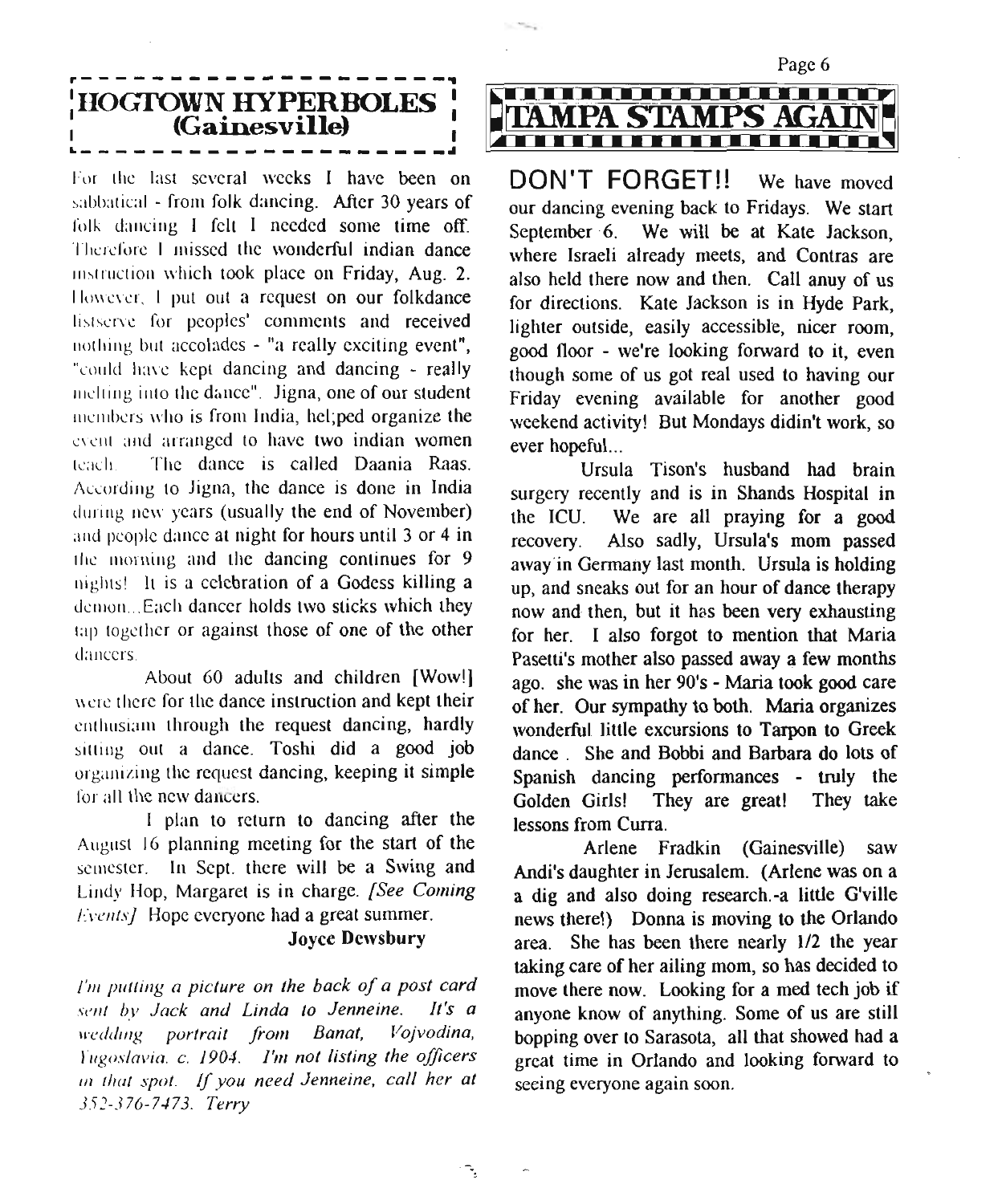Page 7



### ISRAELI DANCING:

Teacher:DANY BEN SHALOM. Thursday, September 5, 7:00 pm to 10:30 pm at Temple Israel, 4917 Eli Street, Orlando. Call 407-788- 7277 (Debbie) or 275-6247 (Bobby) \$8 (See last month's flyer). AND/OR Saturday, September 7, 7:00 pm. Melbourne Beach Civic Center. Call 407-783-6037 or 777- 3613 (Carol and Tom) \$8. Come to either or both.

SWING & LINDY HOP: Teachers: LENNART and CATHERINE (of the Rhythm Hot Shots), also Becky Palmer, Bruce Shepard & Friends. Gainesville -Boltin Center. September 7-8. Fri, Sat. 9-11:30,1:30-5,8-11. Sun. 10-12 noon. \$10 session, \$35 all weekend. Call 352-373-0646.

WALTZ, SQUARE, CONTRA: Live music, live callers. The Endless Summer Dance Restaurant at Camp for Ail Seasons in Tallahassee. Sept. 27- 29. Kids program, excellent food. \$70. Call Bobbie Jo Finer, 904-877-7418, 5076 Sweet Basil Jane, Tally, 32311-9396 or bobbiejo@tdo.infi.net

CAJUN, ZYDECO, WALTZ & SWING: Dance Vortex, in Atlanta, live music, October 4-6. Call Bart ruark 352-472-4424, after 9-30-96, 706-539- 2001 or write him at 1131 SW 166th St. Newberry FL 32669. \$56

INTERNATIONAL WORKSHOP: Teacher: DAVID SKIDMORE, October 5, Pinellas Park Auditorium (where contra is held *){Seeflyer]*

IRISH: FRIDAY, OCT. 11 -CeiJi 8:00 \$5.00 Safety Harbor Resort. Call Butlers at 726-1161

ROUMANIAN WORKSHOP: Teacher: MIHAI DAVID, November 9, Gainesville, exact spot to be announced in next newsletter - watch for flyer.

**NEW MEMBERS HANAGES OF ADDRESSES ADDED/REPAIRED E-MAIL** 

Change of Address: Bonnie G. Olson 1200 NE 30th Ave. #504 Ocala, FL 34470

Frank and Mickey Cross 500 Harrison Ave. Orange City, FL 32763 904-774-6356 (summer phone in NC: 704-479-3778) (Their final retirement homel)

Hal Jung School of Education Northern Mrianas College P.O. Blox 1250 Saipan, MP 96950 (loves the island, please write)

### New Members:

Art Pataky 31836 Tropical Shore Dr. Tavares, FL 32778

Mr. and Mrs. Ike Steinberg 1628 Boathouse Circle Sarasota, FL 34231 941-966-7489

#### E-Mail:

Dave Digby: Digby???.edu Joan Levin: JLLevin@ao1.com Dylan Conwah: DSConway@ao1.com Collen and Fred Stoll: CFStoll@ao1.com Pat Henderson: henderp@mail firn.edu Bobby Q.: Bobbyjquibodcaux@post office. worldnet.att. net Shirley King: Yentoi@aol.com Lisa Princi: LPFlash@ao1.com